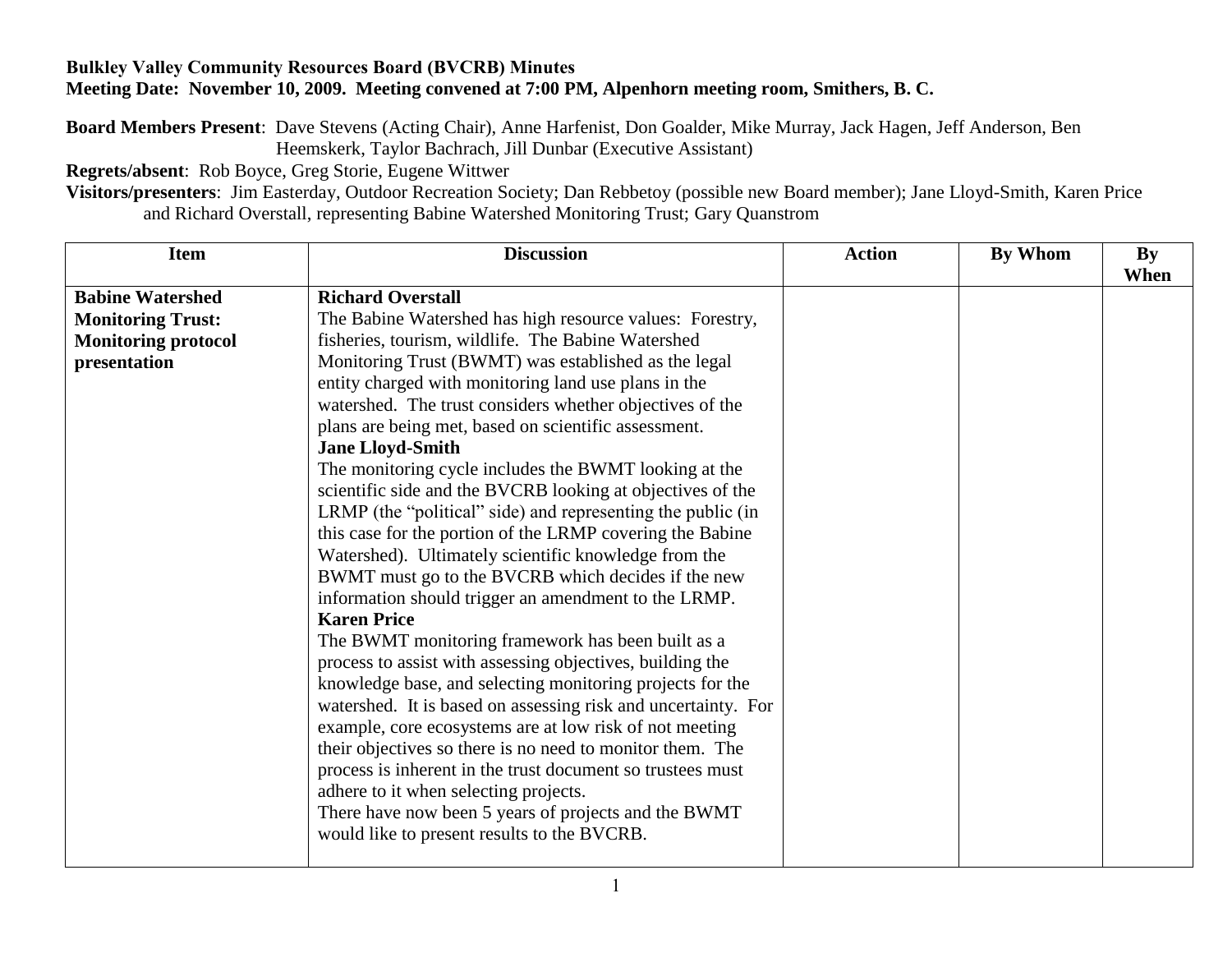| <b>Item</b>                                                                              | <b>Discussion</b>                                                                                                                                                                                                                                                                                                                                                                                              | <b>Action</b>                                                                                                  | <b>By Whom</b>                 | <b>By</b><br>When      |
|------------------------------------------------------------------------------------------|----------------------------------------------------------------------------------------------------------------------------------------------------------------------------------------------------------------------------------------------------------------------------------------------------------------------------------------------------------------------------------------------------------------|----------------------------------------------------------------------------------------------------------------|--------------------------------|------------------------|
|                                                                                          | <b>Discussion</b><br><b>Mountain pine beetle epidemic:</b> From the Ministry of<br>Forests perspective, the LRMP needs to be looked at in light<br>of the mountain pine beetle epidemic. Some LRMP<br>objectives no longer fit. The MOF will be meeting with the<br>BVCRB soon to discuss this.<br>Funding: The BWMT had seed money from the B.C.<br>government to get started. Current funding is mostly from |                                                                                                                |                                |                        |
|                                                                                          | fishing lodges. Outside agencies support some of the<br>projects, e.g. Habitat Conservation Trust.                                                                                                                                                                                                                                                                                                             |                                                                                                                |                                |                        |
| <b>Agenda review</b>                                                                     | Agenda reviewed. Additional topic for discussion:<br>Licensing for off-road vehicles.                                                                                                                                                                                                                                                                                                                          | Accept agenda as<br>revised.                                                                                   | <b>Board</b><br><b>Members</b> | <b>This</b><br>meeting |
| <b>Review of minutes of June</b><br>9, 2009, September 9, 2009,<br>and October 13, 2009. | Minutes approved.                                                                                                                                                                                                                                                                                                                                                                                              | <b>Approve minutes</b><br>as presented.                                                                        | <b>Board</b><br><b>Members</b> | <b>This</b><br>meeting |
| <b>Action items from the</b><br>October 13, 2009 minutes                                 | Items 1, 2, 3, 4, 5, 7, 8, 9, 10 and 13 will be discussed later<br>in this meeting.                                                                                                                                                                                                                                                                                                                            |                                                                                                                |                                |                        |
|                                                                                          | Items 6, 11, 12, 15: Greg is absent and will report on these<br>items next meeting.                                                                                                                                                                                                                                                                                                                            |                                                                                                                |                                |                        |
|                                                                                          | Item 14. Prepare list of referrals from the last year.                                                                                                                                                                                                                                                                                                                                                         | <b>Done</b>                                                                                                    |                                |                        |
| <b>Board discussion of BWMT</b><br>presentation                                          | <b>Discussion:</b><br>The BWMT should be invited back to present annual<br>monitoring results to the BVCRB. Perhaps results can be<br>applied to the whole of the LRMP area.                                                                                                                                                                                                                                   | <b>Invite BWMT reps</b><br>to the BVCRB<br><b>January meeting to</b><br>present annual<br>monitoring results.  | <b>Dave</b>                    |                        |
| Subcommittee<br>Reports/Issues/Corresponde<br>nce                                        | 1. Recreation<br><b>RAMP completion:</b> Terms of reference (TOR) are<br>complete except that there is not agreement by the<br>subcommittee regarding selection of who is to sit at the<br>RAMP completion table. Input is still needed from the SSA<br>(Smithers Snowmobile Association) (Action items #5 and 7<br>Oct 13 09).                                                                                | Ask SSA about a<br>possible rep to sit<br>on RAMP TOR<br>subcommittee and<br>provide input<br>regarding member | Anne/Greg                      |                        |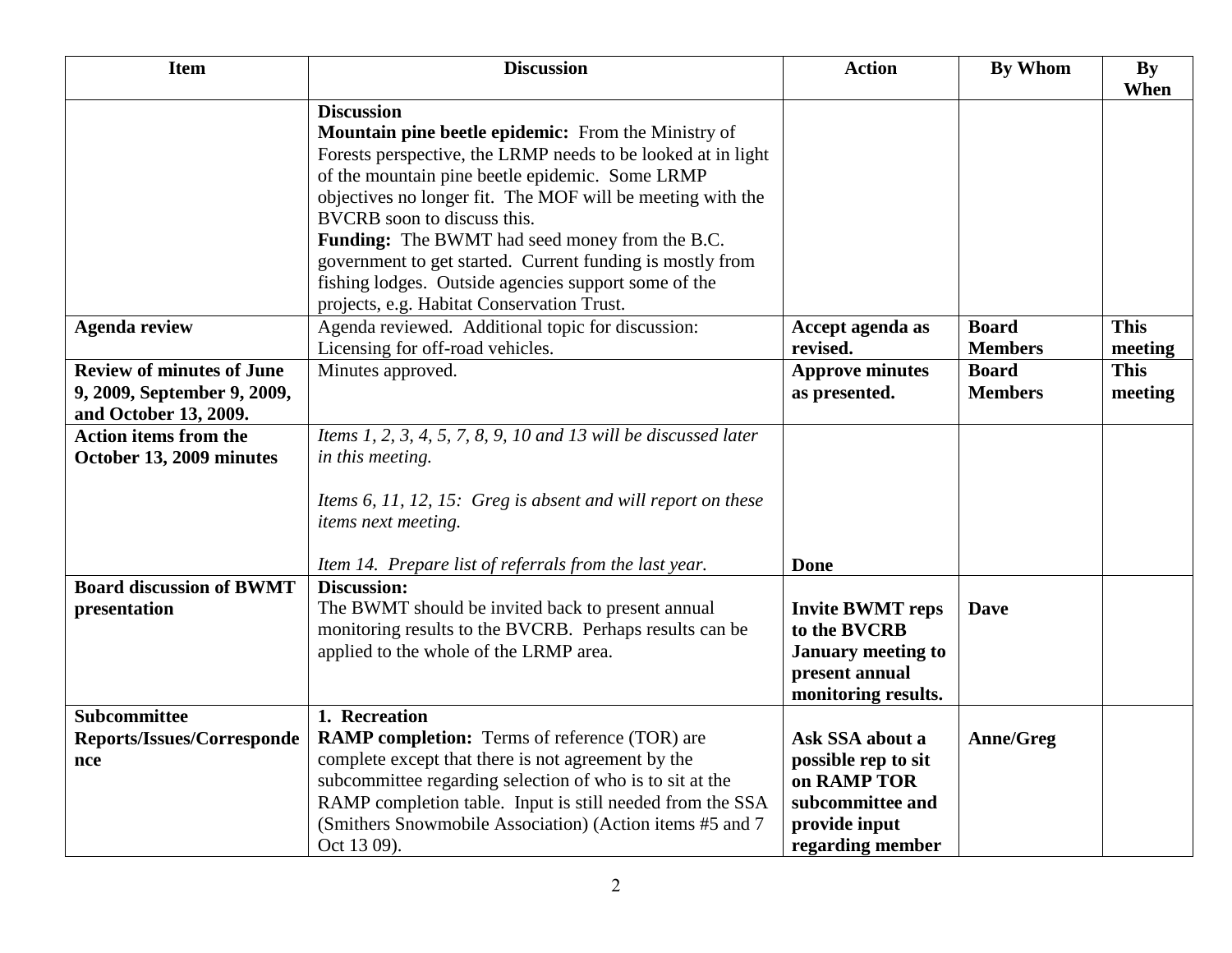| <b>Item</b> | <b>Discussion</b>                                                                                                                                                                                                                                                                      | <b>Action</b>                                                                                   | <b>By Whom</b> | By   |
|-------------|----------------------------------------------------------------------------------------------------------------------------------------------------------------------------------------------------------------------------------------------------------------------------------------|-------------------------------------------------------------------------------------------------|----------------|------|
|             |                                                                                                                                                                                                                                                                                        | selection for the<br><b>RAMP</b> completion<br>table.                                           |                | When |
|             | <b>RAMP Funding:</b> The Town of Smithers called for RAMP<br>funding at the UBCM conference. This did not go forward<br>as it was deemed a regionally specific project, but does show<br>support from the Town office.                                                                 |                                                                                                 |                |      |
|             | Support for the RAMP was called for in the house from<br>MLA Doug Donaldson - response from Minister Pat Bell<br>was that BVRB had been offered funding but did not accept.<br>A background briefing note to the MLA should be<br>presented.                                           | <b>Prepare briefing</b><br>note on RAMP<br>funding for MLA.                                     | <b>Taylor</b>  |      |
|             | Wetzinkwa Community Forest puts money back into the<br>community and perhaps would support this project (Action<br>item #8 Oct 13 09).                                                                                                                                                 | <b>Invite Wetzinkwa</b><br><b>Community Forest</b><br>reps to a BVCRB<br>meeting.               | <b>Ben</b>     |      |
|             | Status of recreation project proposals where referrals<br>were not received (Action item #1 Oct 13 09): We received<br>3 referrals. The $4th$ project did not go out as a referral but<br>BVCRB comments regarding the other referrals were<br>applied to that project and adhered to. |                                                                                                 |                |      |
|             | Licensing for off-road recreational vehicles: All such<br>vehicles must now be licensed.                                                                                                                                                                                               |                                                                                                 |                |      |
|             | 2. Mining and Energy Development<br>Letter re: Mining reclamation: Annual update from<br>MEMPR is needed for our monitoring purposes. (Action<br>item #4 Oct 09).                                                                                                                      | <b>Prepare letter to</b><br><b>MEMPR</b><br>requesting update<br>on mining<br>reclamation work. | <b>Jeff</b>    |      |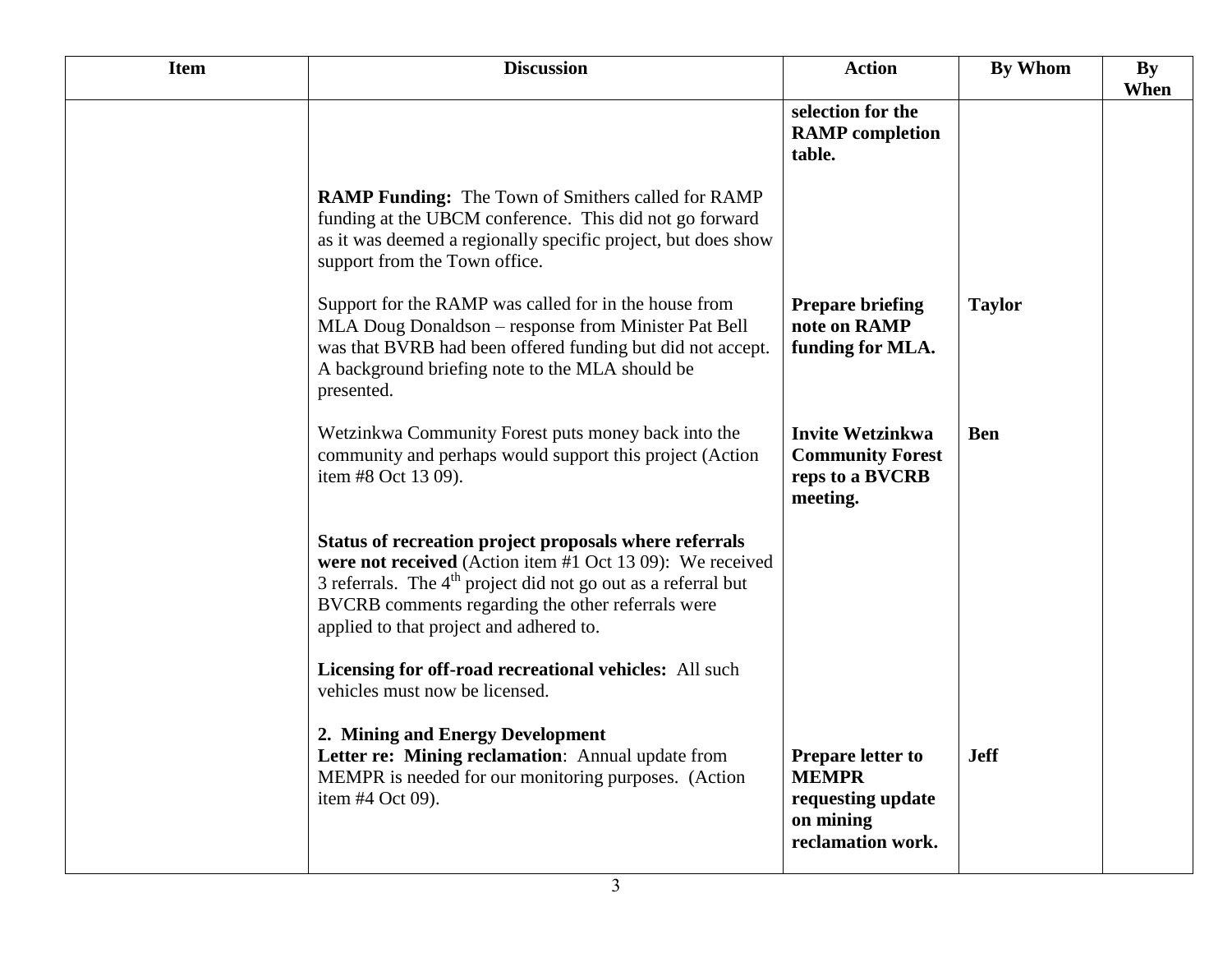| <b>Item</b> | <b>Discussion</b>                                                                                                                                                                                                                                                                                                                                                                                                                                                                                                                                                             | <b>Action</b>                                                                                         | <b>By Whom</b>                                                         | <b>By</b> |
|-------------|-------------------------------------------------------------------------------------------------------------------------------------------------------------------------------------------------------------------------------------------------------------------------------------------------------------------------------------------------------------------------------------------------------------------------------------------------------------------------------------------------------------------------------------------------------------------------------|-------------------------------------------------------------------------------------------------------|------------------------------------------------------------------------|-----------|
|             | 3. Forestry, Range and Agriculture<br><b>Bulkley Timber Supply Review:</b> Analysis is underway<br>and the MOF will meet with the BVCRB soon to discuss<br>this.<br><b>Caribou update:</b> Calculations of the caribou Wildlife<br>Habitat Management Area effect on timber supply are not<br>yet complete. Results will be presented to the Board when                                                                                                                                                                                                                       |                                                                                                       |                                                                        | When      |
|             | they are ready. (Action item #10 Oct 09).<br><b>TSA Amalgamation:</b> (Proposal to amalgamate the Lakes,<br>Bulkley, and Morice Timber Supply Areas (TSA)): Ben<br>contacted Jane Lloyd-Smith; little info was available. Letter<br>requesting further information will be prepared and sent to<br>Nadina Forest District. (Action item #9 Oct 09).<br><b>4. LWBC Referrals and Land Tenures</b><br>List of past referrals: List will be completed by adding a<br>column with referral outcomes. Link to BC Ministry of<br>Agriculture and Lands site which includes referral | Prepare letter re:<br><b>TSA</b> amalgamation<br><b>Complete list of</b><br>referrals.                | <b>Ben</b> and<br><b>Mike</b><br><b>All Board</b><br>members<br>submit |           |
|             | information will be forwarded to board members.<br><b>ILMB</b> letter regarding Cybernet towers:<br>Board will discuss via e-mail. Include past president,<br>Adrian de Groot, in the discussion.<br>5. Water and Fish<br>No new business.<br>6. Monitoring and Land Use Plans                                                                                                                                                                                                                                                                                                | Send link to the<br><b>Lands referral site</b><br>to board members.<br>Initiate e-mail<br>discussion. | details to Jill<br><b>Taylor</b><br><b>Dave</b>                        |           |
|             | No new business.                                                                                                                                                                                                                                                                                                                                                                                                                                                                                                                                                              |                                                                                                       |                                                                        |           |